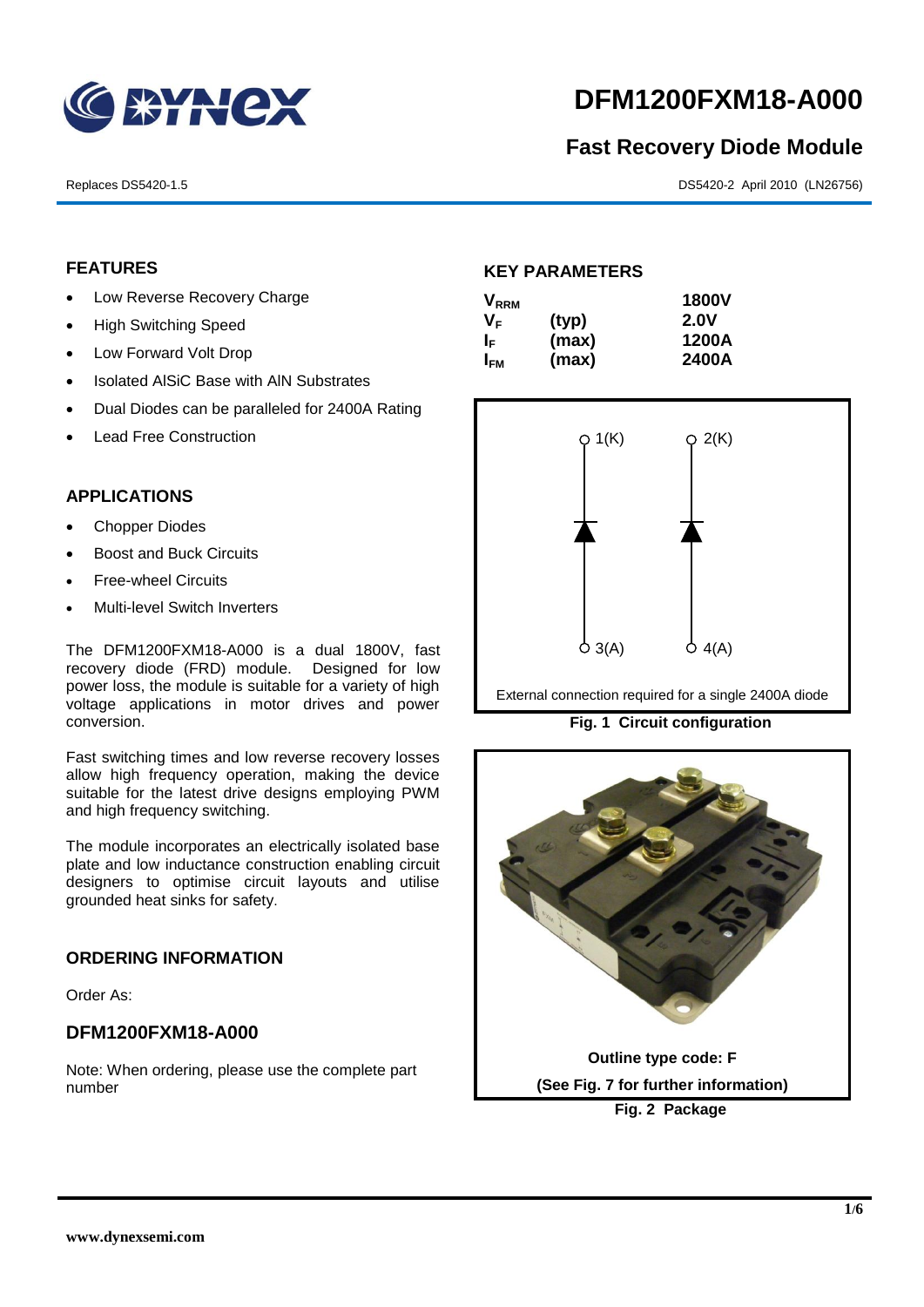# **ABSOLUTE MAXIMUM RATINGS**

Stresses above those listed under 'Absolute Maximum Ratings' may cause permanent damage to the device. In extreme conditions, as with all semiconductors, this may include potentially hazardous rupture of the package. Appropriate safety precautions should always be followed. Exposure to Absolute Maximum Ratings may affect device reliability.

#### **Tcase = 25°C unless stated otherwise**

| Symbol                  | <b>Parameter</b>                  | <b>Test Conditions</b>                                      | Max. | <b>Units</b> |
|-------------------------|-----------------------------------|-------------------------------------------------------------|------|--------------|
| <b>V</b> <sub>RRM</sub> | Repetitive peak reverse voltage   | $T_i = 125$ °C                                              | 1800 | V            |
| $\mathsf{I}_\mathsf{F}$ | Forward current (per arm)         | DC, $T_{\text{case}} = 75^{\circ}$ C, $T_i = 125^{\circ}$ C | 1200 | A            |
| $I_{FM}$                | Max. forward current              | $T_{\text{case}} = 110^{\circ}C, t_{p} = 1ms$               | 2400 | A            |
| $I^2t$                  | $I2t$ value fuse current rating   | $V_R = 0$ , $t_p = 10$ ms, $T_i = 125$ °C                   | 480  | $kA^2s$      |
| $P_{max}$               | Max. transistor power dissipation | $T_{\text{case}} = 25^{\circ}C$ , $T_i = 125^{\circ}C$      | 5000 | W            |
| $V_{\sf isol}$          | Isolation voltage - per module    | Commoned terminals to base plate.<br>AC RMS, 1 min, 50Hz    | 4000 | V            |
| $Q_{PD}$                | Partial discharge - per module    | IEC1287, $V_1$ = 1900V, $V_2$ = 1400V, 50Hz RMS             | 10   | рC           |

# **THERMAL AND MECHANICAL RATINGS**

| Internal insulation material:     | AIN              |
|-----------------------------------|------------------|
| Baseplate material:               | <b>AISiC</b>     |
| Creepage distance:                | 20 <sub>mm</sub> |
| Clearance:                        | 10 <sub>mm</sub> |
| CTI (Comparative Tracking Index): | 350              |

| Symbol           | <b>Parameter</b>                                      | <b>Test Conditions</b>                        | Min   | Typ. | <b>Max</b> | <b>Units</b> |
|------------------|-------------------------------------------------------|-----------------------------------------------|-------|------|------------|--------------|
| $R_{th(i-c)}$    | Thermal resistance (per arm)                          | Continuous dissipation -<br>junction to case  |       | ٠    | 20         | °C/kW        |
| $R_{th(c-h)}$    | Thermal resistance -<br>case to heatsink (per module) | Mounting torque 5Nm<br>(with mounting grease) |       | ۰    | 8          | °C/kW        |
| $T_i$            | Junction temperature                                  |                                               |       | ٠    | 125        | $^{\circ}C$  |
| $T_{\text{stg}}$ | Storage temperature range                             |                                               | $-40$ | ٠    | 125        | $^{\circ}C$  |
|                  |                                                       | Mounting – M6                                 |       | ۰    | 5          | <b>Nm</b>    |
|                  | <b>Screw Torque</b>                                   | Electrical connections - M8                   |       | ٠    | 10         | <b>Nm</b>    |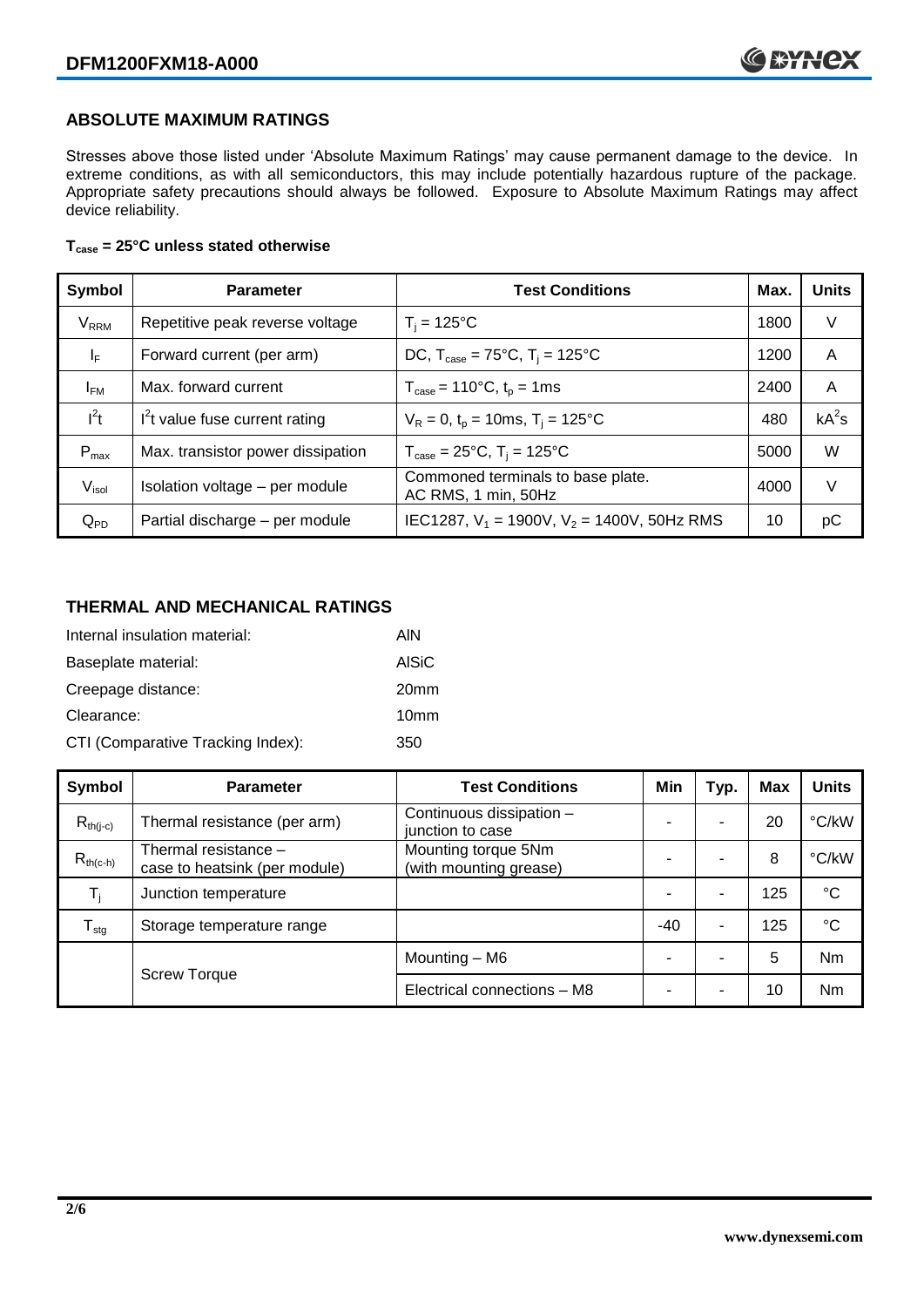# **STATIC ELECTRICAL CHARACTERISTICS – PER ARM**

### **Tcase = 25°C unless stated otherwise.**

| Symbol       | <b>Parameter</b>     | <b>Test Conditions</b>                 | Min | Typ | Max | <b>Units</b> |
|--------------|----------------------|----------------------------------------|-----|-----|-----|--------------|
| $I_{\rm RM}$ | Peak reverse current | $V_R = 1800V$ , T <sub>i</sub> = 125°C |     |     | 20  | mA           |
| $V_F$        | Forward voltage      | $I_F = 1200A$                          |     | 2.0 | 2.3 | V            |
|              |                      | $I_F = 1200A$ , $T_i = 125^{\circ}C$   |     | 2.0 | 2.3 | V            |
| Lм           | Inductance           |                                        |     | 20  |     | nH           |

# **STATIC ELECTRICAL CHARACTERISTICS**

#### **Tcase = 25°C unless stated otherwise.**

| Symbol         | <b>Parameter</b>                                        | <b>Test Conditions</b> | Min | T <sub>VP</sub> | Max | <b>Units</b> |
|----------------|---------------------------------------------------------|------------------------|-----|-----------------|-----|--------------|
| L <sub>M</sub> | Module inductance<br>(externally connected in parallel) |                        |     | 15              |     | nH           |

# **DYNAMIC ELECTRICAL CHARACTERISTICS – PER ARM**

#### **Tcase = 25°C unless stated otherwise**

| Symbol          | <b>Parameter</b>              | <b>Test Conditions</b>  | Min | Typ. | Max | <b>Units</b> |
|-----------------|-------------------------------|-------------------------|-----|------|-----|--------------|
| $Q_{rr}$        | Reverse recovery charge       | $I_F = 1200A$           |     | 320  |     | μC           |
| 1 <sub>rr</sub> | Peak reverse recovery current | $V_R = 900V$            |     | 880  |     | A            |
| $E_{rec}$       | Reverse recovery energy       | $dl_F/dt = 8000A/\mu s$ |     | 240  |     | mJ           |

### **Tcase = 125°C unless stated otherwise**

| Symbol    | <b>Parameter</b>              | <b>Test Conditions</b>  | Min | тур. | <b>Max</b> | <b>Units</b> |
|-----------|-------------------------------|-------------------------|-----|------|------------|--------------|
| $Q_{rr}$  | Reverse recovery charge       | $I_F = 1200A$           |     | 540  |            | μC           |
| - Irr     | Peak reverse recovery current | $V_R = 900V$            |     | 1020 |            | А            |
| $E_{rec}$ | Reverse recovery energy       | $dl_F/dt = 8000A/\mu s$ |     | 360  |            | mJ           |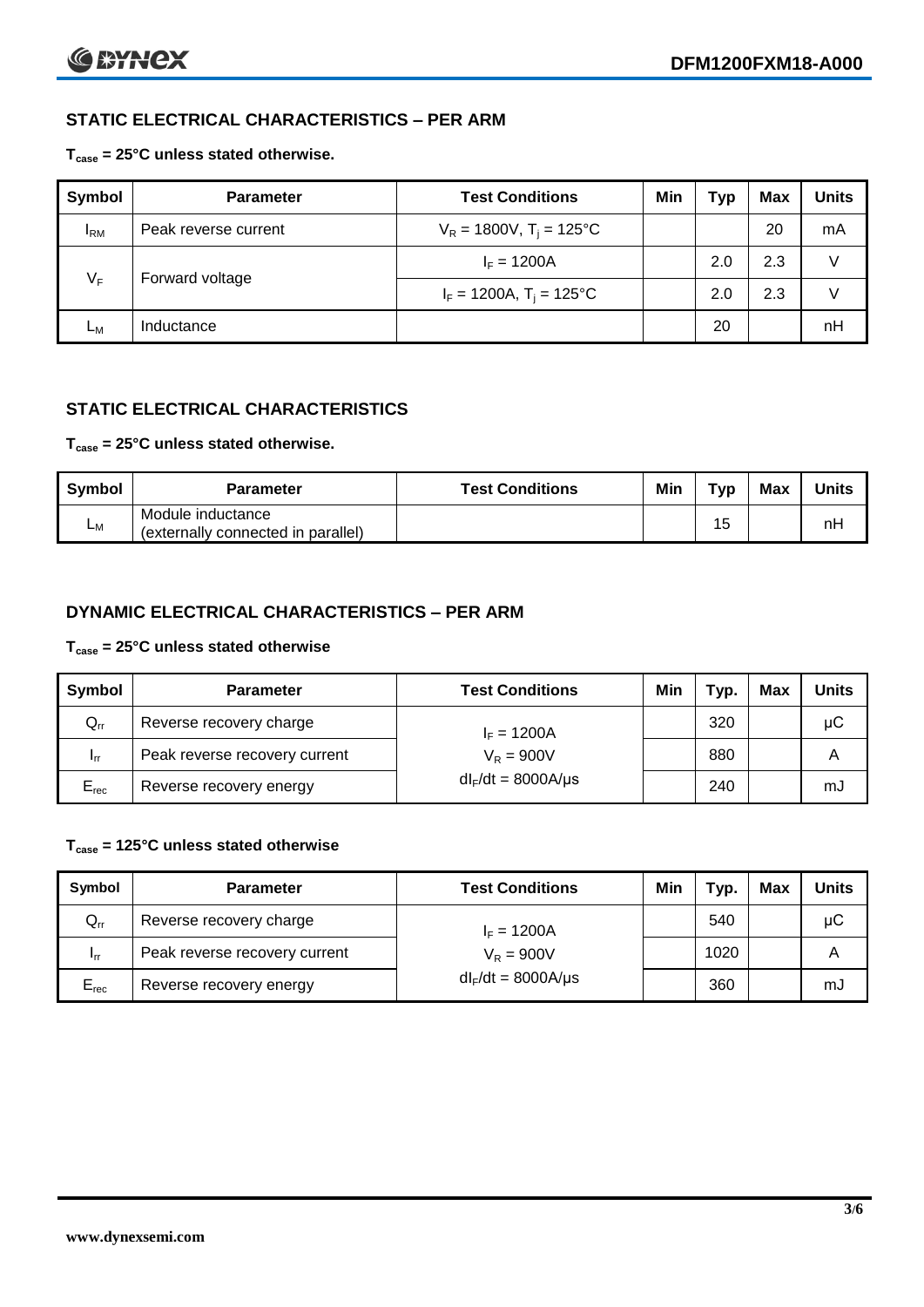

Fig. 5 DC Current rating vs case temperature **Fig. 6 RBSOA**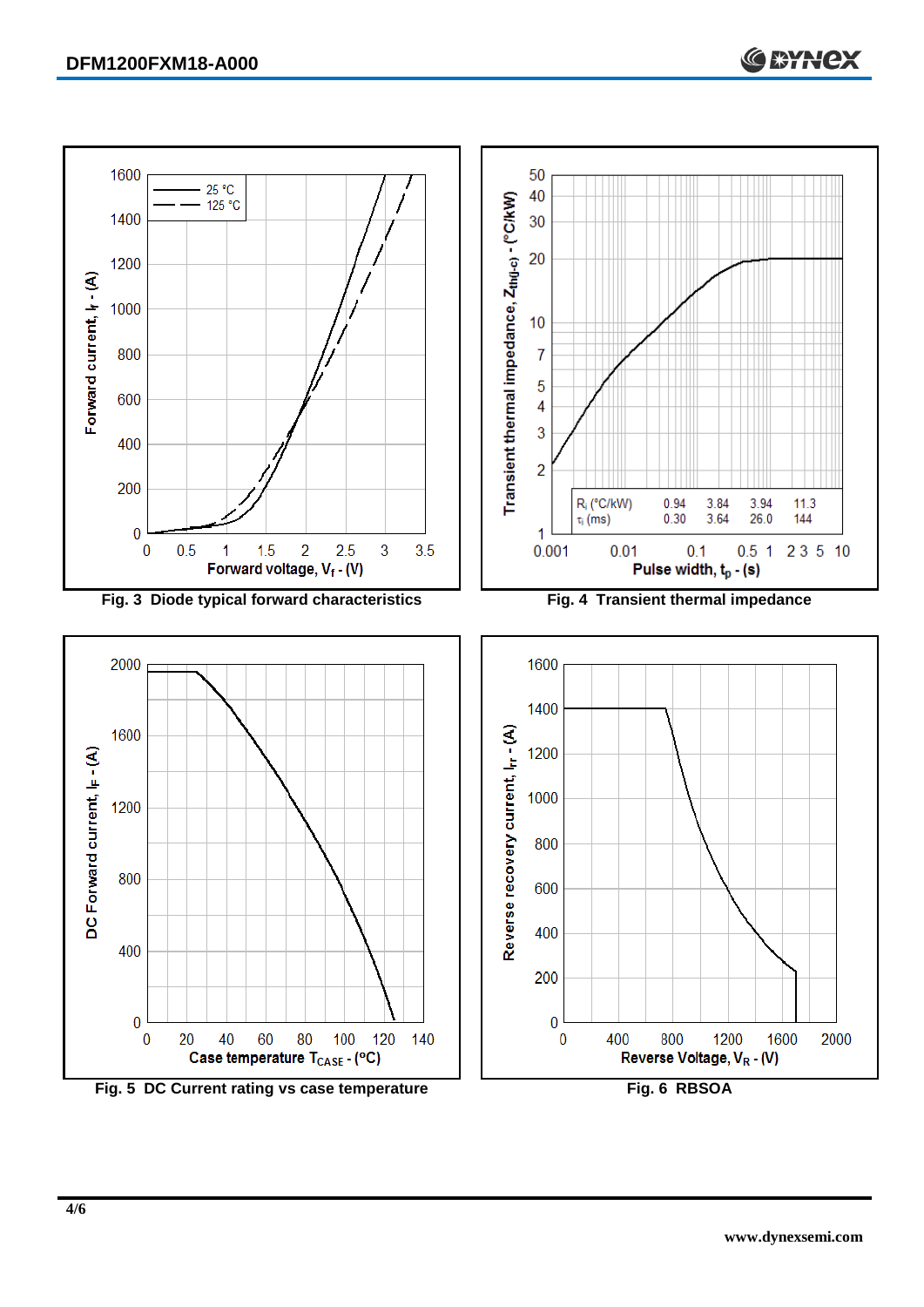

## **PACKAGE DETAILS**

For further package information, please visit our website or contact Customer Services. All dimensions in mm, unless stated otherwise. **DO NOT SCALE.**